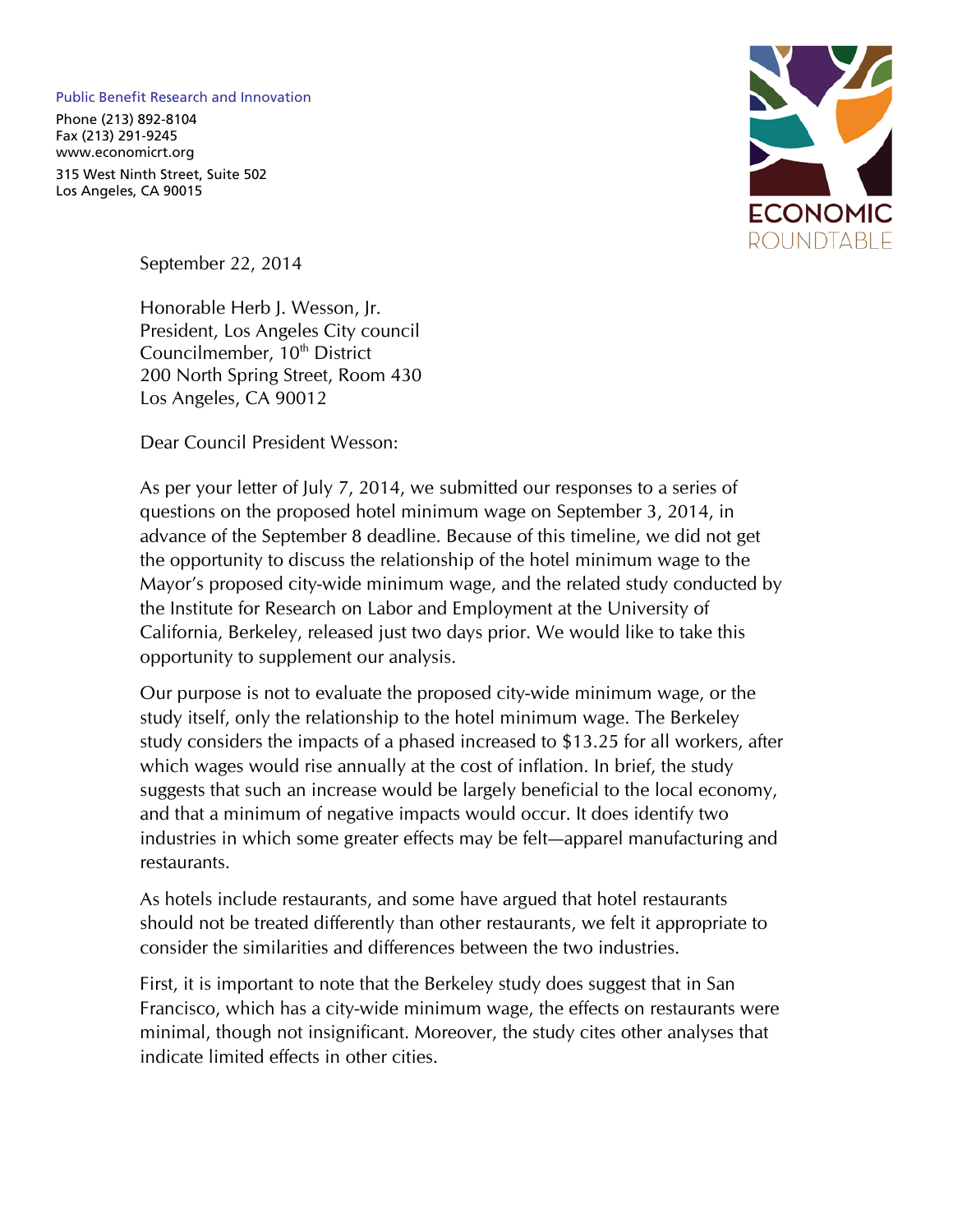Council President Wesson September 22, 2014 Page 2

Nonetheless, it is important to consider, are hotels different from other industries, and should the city see them differently, in setting a minimum wage?

In some senses, cities, including Los Angeles, already do. Hotels are both uniquely subsidized and uniquely taxed. Cities have long recognized the need to stimulate tourism and have supported hotels in order to achieve that goal, for example, by building convention centers, which are often loss leaders, supporting marketing through convention and visitors bureaus and by directly subsidizing the construction of new hotels or the renovation of existing hotels. Many of Los Angeles's hotels have been built with such supports over the years.

Similarly, virtually all cities have a transient occupancy tax (TOT) or bed tax, paid by those who stay in hotels. This is one of the few, and one of the largest, specific taxes the city of Los Angeles has in one industry. The rationale, as we noted in our 2006 report "*From the Pockets of Strangers*," is both that cities can gain revenue from non-residents and that hotels are generally generating this revenue from relatively well-heeled travelers for whom an additional tax is not a great disincentive.

Such effects can be seen in hotel prices, which are widely variable. The cost of most goods or services is determined in part by the cost of producing them, and in part by the local economy—that is, the ability of local consumers to pay. Restaurant prices, for example, do not increase and decrease dramatically day to day because the local market has a meaningful role in determining those prices. Alternatively, hotel prices may be significantly different from week to week, month to month or year to year. They are set not by the local economy but by demand, which is generated externally, or by special offerings such as a convention.

As of this writing, Los Angeles County is experiencing record room rates and occupancy. According to Smith Travel Research, August was the best month ever on both counts in our history, and room rates leapt up \$10 from the previous record set in July to a County-wide average of \$164.

As a point of comparison, a decade ago, we found the County-wide average was \$96 a night. Such increases are dramatically larger than increases in the costs of meals, and reflect the attractiveness of travel.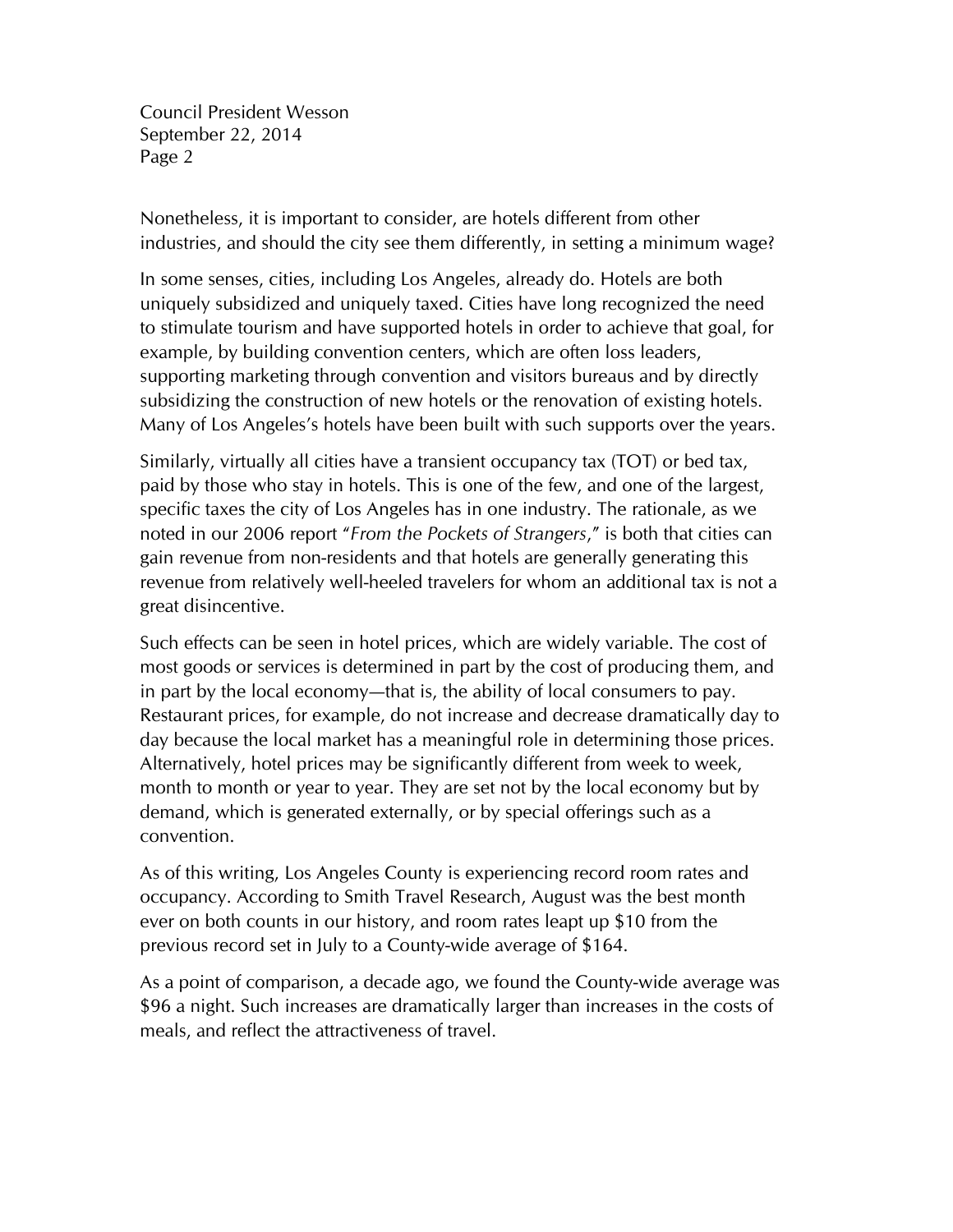Council President Wesson September 22, 2014 Page 3

A second factor to consider is the impact on payroll and workers. In our 2013 study, "*Effects of a Fifteen Dollar an Hour Minimum Wage in the City of Los Angeles*," we looked at which workers were paid the lowest, and which industries would have the greatest impact on payroll and revenue.

In that study, we considered restaurants and accommodations together, and found that the wage increase in those two industries would be 14% of industry revenue, second to agriculture in costs, while we found that 68% of workers in the two industries made below \$15, far and away the greatest percentage.

However, in our *Repaying Hospitality* report later in the year, we looked only at the hotel industry, and found that the increased costs would represent approximately 4-5% of hotel industry revenue, while roughly 81% of hotel workers make below the proposed wage of \$15.37.

Overall, this would mean that while the hotel industry has one of the highest percentages of workers below the proposed wage, it is in the lower tier of industries in terms of costs to increase wages. The average wages paid to hotel workers in Los Angeles County and the average industry profit per worker is shown in *Figure 1*. The average annual wage in 2012 was \$30,632 and the average annual profit per worker is \$23,763 (adjusted to 2014 dollars).

If the total cost of increasing the minimum wage for hotel workers to \$15.37 was taken out of industry profits, rather than offset by small increases in room rates, industry profits would drop from \$0.78 to \$0.72 per \$1.00 in wages paid to workers, as shown in *Figure 2*.



*Source: Economic Roundtable analysis of payroll data from County Business Patterns and profit from IMPLAN. Both in 2014 dollars.* 

## Figure 2 Impact of Raise LA on Hotel Profit per Worker



For every dollar spent on wages, the hotel earns 78‐ cents profit.



*Source: Economic Roundtable analysis of payroll data from County Business Patterns and profit from IMPLAN. Both in 2014 dollars.*